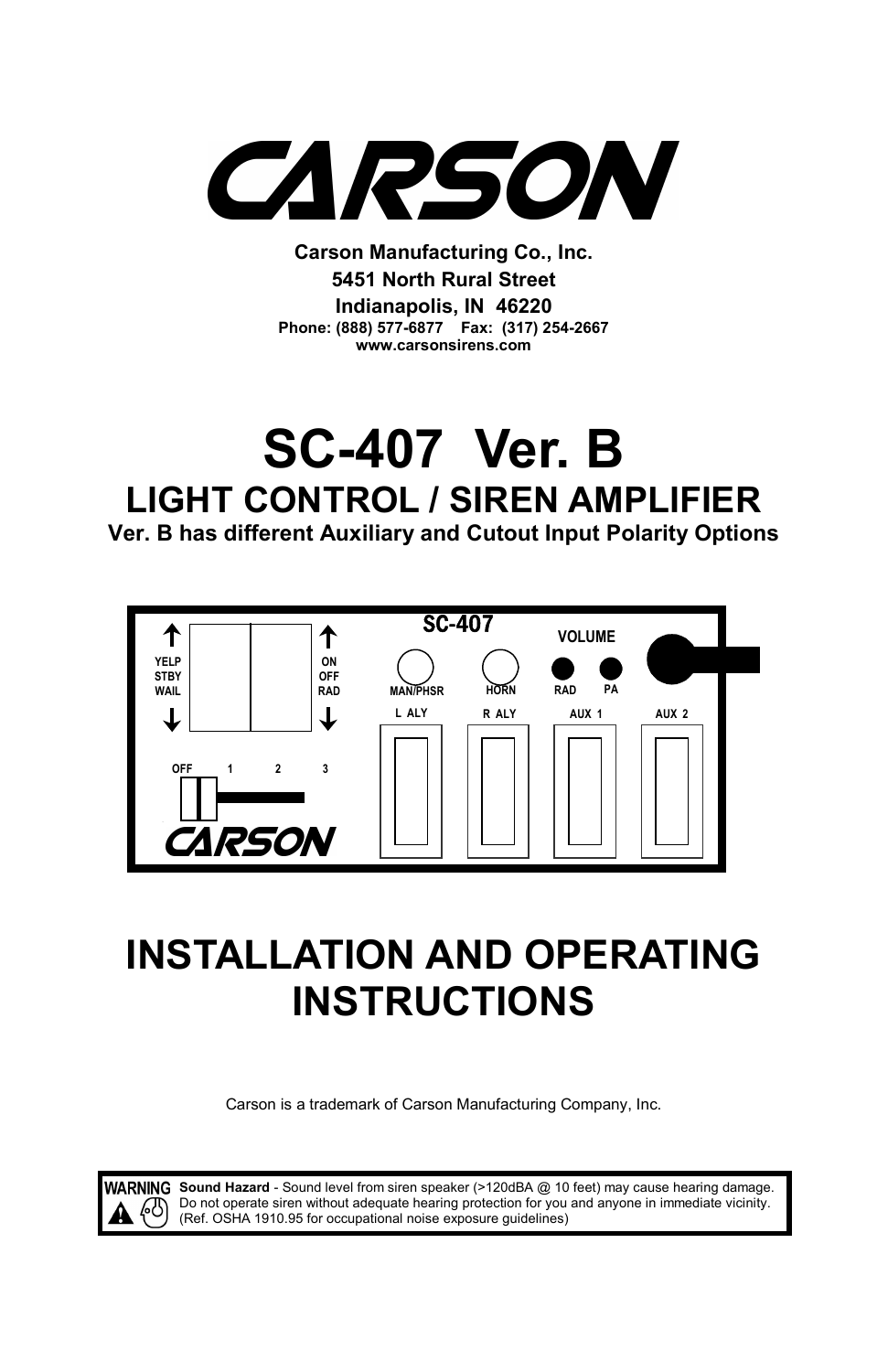### **TABLE OF CONTENTS**

| <b>RETURN</b> |  |
|---------------|--|
|               |  |

### **NOTICE**

Due to continuous product improvements, we must reserve the right to change any specifications and information, contained in this manual at any time without notice.

Carson Manufacturing Co., Inc. makes no warranty of any kind with regard to this manual, including, but not limited to, the implied warranties of merchantability and fitness for a particular purpose.

Carson Manufacturing Co., Inc. shall not be liable for errors contained herein or for incidental or consequential<br>damages in connection with the furnishing, performance, or use of this manual.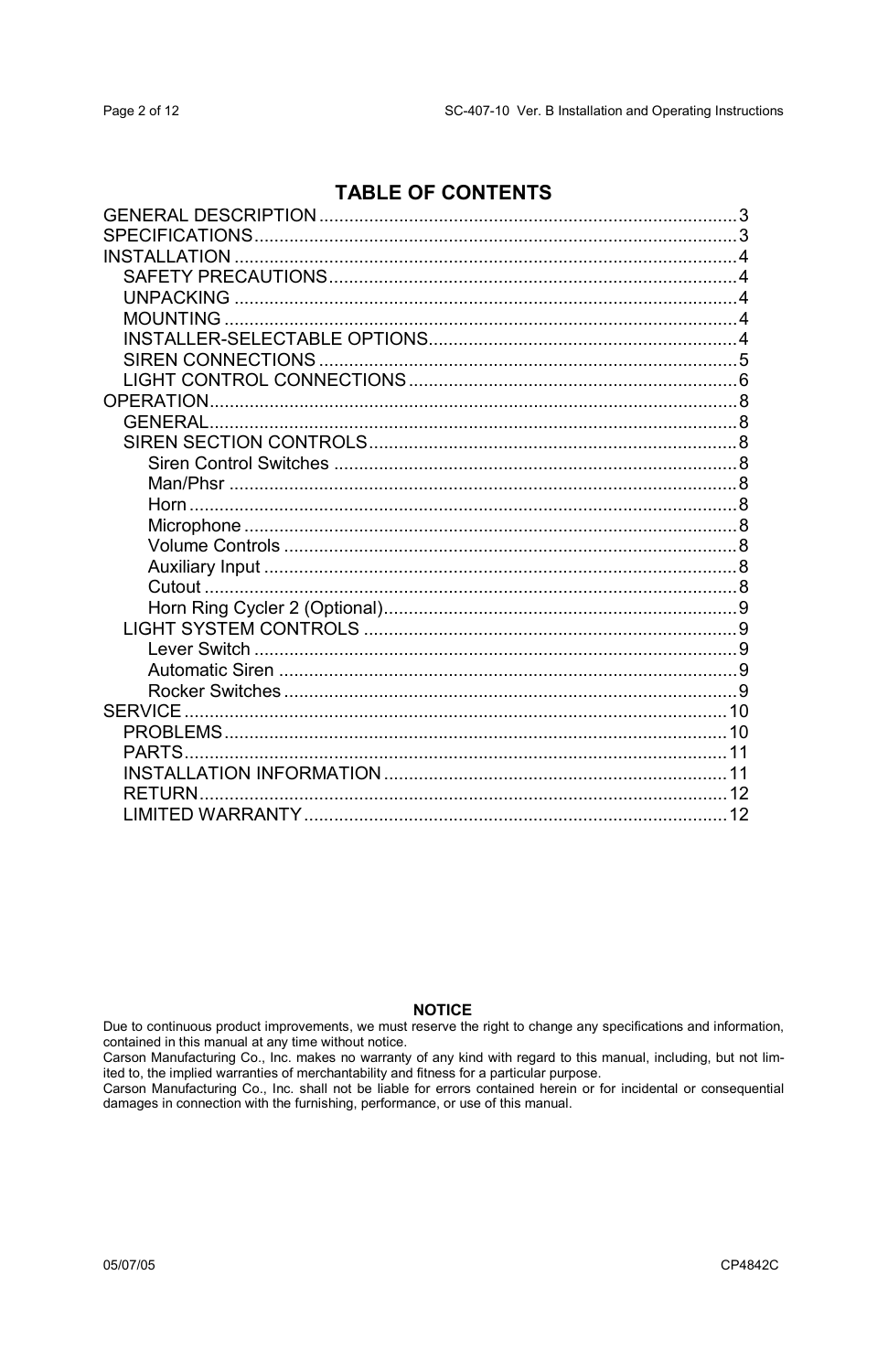SC-407-10 Ver. B Installation and Operating Instructions Page 3 of 12

### **GENERAL DESCRIPTION**

The SC-407 Light Control/Siren is a premium unit designed for single or dual 100W speaker use and lighting control. The primary siren operating modes are Yelp, Wail, Standby and Radio. A Noise Canceling PA Override and push-button Horn Override are available in all modes except Radio. A push-button is provided for push-on/push-off Phaser operation in the Yelp and Wail modes, and Manual siren control in the Standby mode. The Phaser function can be optionally replaced by Two-Tone or disabled entirely with program jumpers. Another option allows cycling through Wail, Yelp, and Phaser by pressing the horn ring when the function switch is in the Standby position (Horn Ring Cycler 2). A latching siren cutout input is provided for connection to a door switch, etc. to disable the siren when exiting the vehicle. Radio and PA volume controls are provided on the front panel. The front panel is backlighted with LED's for night visibility. This compact unit utilizes short circuit, high voltage, and reverse polarity protection systems for maximum service life.

The SC-407 provides a 4-position lever switch with LED indicators for primary lighting system control of up to 60 amps total, and four illuminating rocker switches provide additional lighting control with 20 amp per switch rating. The lever switch provides automatic Wail or Yelp siren activation in position 3 (can be disabled). The light controls are directly connected via heavy lead wires to assure high reliability.

| <b>Siren Section</b>           |                                                                                                                                                                                                                                                                                                                                                                                                                                                                  |  |  |
|--------------------------------|------------------------------------------------------------------------------------------------------------------------------------------------------------------------------------------------------------------------------------------------------------------------------------------------------------------------------------------------------------------------------------------------------------------------------------------------------------------|--|--|
| Input Voltage                  | 9 - 16 VDC (negative ground)                                                                                                                                                                                                                                                                                                                                                                                                                                     |  |  |
| Input Current                  | 8 AMPS (@14 VDC - single 100W speaker)<br>16 AMPS (@14 VDC - dual 100W speakers)                                                                                                                                                                                                                                                                                                                                                                                 |  |  |
| <b>Standby Current</b>         | Less than 300 ma                                                                                                                                                                                                                                                                                                                                                                                                                                                 |  |  |
| Audio Frequency                | 200Hz - 10 kHz + 3db                                                                                                                                                                                                                                                                                                                                                                                                                                             |  |  |
| Audio Distortion               | Less than 3% (@1 kHz - single 100W speaker)                                                                                                                                                                                                                                                                                                                                                                                                                      |  |  |
| Audio Output                   | 40 watts (@14 VDC - single 100W speaker)                                                                                                                                                                                                                                                                                                                                                                                                                         |  |  |
| Audio Input                    | 400 ohms + 10%                                                                                                                                                                                                                                                                                                                                                                                                                                                   |  |  |
| Output Power                   | 105 WATTS RMS MAX. (15 VDC - single 100W speaker)<br>180 WATTS RMS MAX. (15 VDC - dual 100W speakers)                                                                                                                                                                                                                                                                                                                                                            |  |  |
| Siren Frequency                | 700Hz - 1450Hz (Two-Tone and Horn = 435 & 585Hz)                                                                                                                                                                                                                                                                                                                                                                                                                 |  |  |
| Tones / Cycle Rates            | Horn<br>Wail<br>Two-Tone<br>Yelp<br>Phaser                                                                                                                                                                                                                                                                                                                                                                                                                       |  |  |
| <b>Cycle Rates</b>             | 109 CPS<br>15 CPM<br>210 CPM<br>15 CPS<br>60 CPM                                                                                                                                                                                                                                                                                                                                                                                                                 |  |  |
| High Voltage Prot.             | 16 - 18 VDC will cause siren output to cease, resume at normal                                                                                                                                                                                                                                                                                                                                                                                                   |  |  |
| <b>Short Circuit Current</b>   | 50 AMPS (supply circuit must be capable of supplying this)                                                                                                                                                                                                                                                                                                                                                                                                       |  |  |
| Operating Temp.                | -15° F to +140°F                                                                                                                                                                                                                                                                                                                                                                                                                                                 |  |  |
| Controls                       | 3-position siren mode rocker switch (Yelp, Standby and Wail).<br>3-position power mode rocker switch (On, Off and Radio).<br>Momentary push-button Horn switches.<br>Momentary push-button Manual/Phaser toggle switch.<br>Auxiliary input connection jumper-programmable for positive or negative Horn,<br>Manual/Phaser or Horn Ring Cycler 2 operation.<br>Cutout input connection jumper-programmable for positive or negative latching<br>cutout operation. |  |  |
| Connections (10-Pin<br>Conn.)  | (2) Positive, (2) Negative, (2) Speaker, (2) Radio, Cutout, Auxiliary                                                                                                                                                                                                                                                                                                                                                                                            |  |  |
|                                | <b>Light Control Section</b>                                                                                                                                                                                                                                                                                                                                                                                                                                     |  |  |
| Voltage                        | 9 - 16 VDC (negative ground)                                                                                                                                                                                                                                                                                                                                                                                                                                     |  |  |
| Controls                       | 4-position lever switch with position 3 siren activation and LED indicators<br>4 - illuminated on/off rocker switches                                                                                                                                                                                                                                                                                                                                            |  |  |
| Current (Lever Switch)         | 30 AMPS per circuit, 60 AMPS total                                                                                                                                                                                                                                                                                                                                                                                                                               |  |  |
| Current (Rocker Sw.)           | 20 AMPS per switch                                                                                                                                                                                                                                                                                                                                                                                                                                               |  |  |
| Connections<br>(8" Min. Leads) | Lever Switch - (1) #10 AWG input, (3) #14 AWG outputs<br>Rocker Switches - (1) #14 AWG input and (1) #14 AWG output per switch<br>EXTERNAL FUSING REQUIRED                                                                                                                                                                                                                                                                                                       |  |  |
| General                        |                                                                                                                                                                                                                                                                                                                                                                                                                                                                  |  |  |
| Size                           | 6-1/8" Wide, 5-7/8" Deep, 2-3/4" High                                                                                                                                                                                                                                                                                                                                                                                                                            |  |  |
| Weight                         | 5-1/2 LBS.                                                                                                                                                                                                                                                                                                                                                                                                                                                       |  |  |

### **SPECIFICATIONS**

CP4842C 05/07/05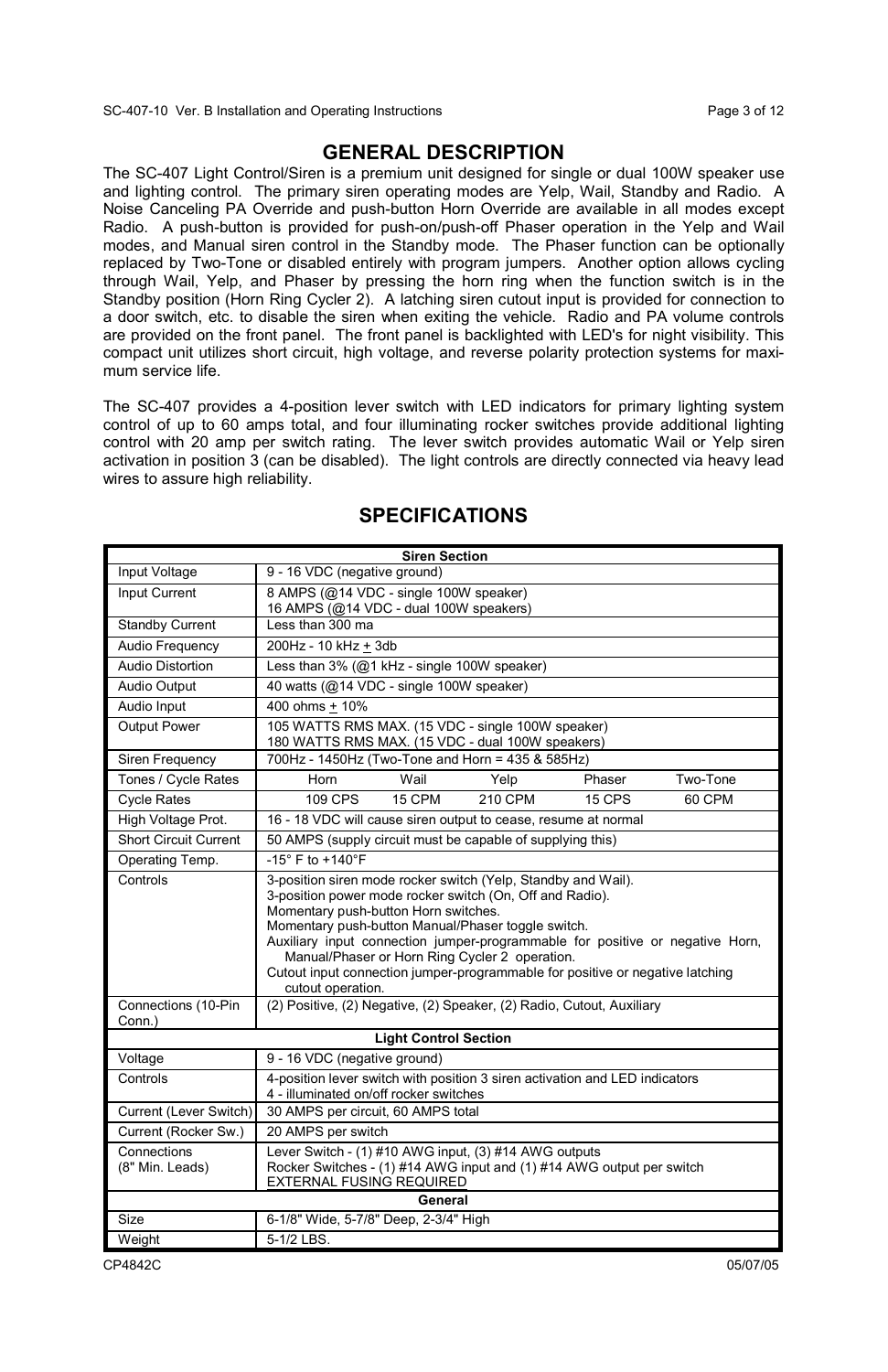### **INSTALLATION**

Proper installation of the unit is essential for years of safe, reliable operation. Please read all instruction **before** installing the unit. Failure to follow these instructions can cause serious damage to the unit or vehicle and may void warranties.

### **SAFETY PRECAUTIONS**

For the safety of the installer, vehicle operator, passengers and the community please observe the following safety precautions. **Failure to follow all safety precautions and instructions may result in property damage, injury or death.**

**Qualifications -** The installer must have a firm knowledge of basic electricity, vehicle electrical systems and emergency equipment.

WARNING Sound Hazard - Sound level from siren speaker (>120dBA @ 10 feet) may cause hearing damage. Do not operate siren without adequate hearing protection for you and anyone in immediate vicinity. (A) Do not operate siren without adequate hearing protection for you<br>(Ref. OSHA 1910.95 for occupational noise exposure guidelines)

**Mounting** - Mount the unit for easy access by the vehicle operator. DO NOT mount in air bag deployment area. Assure clearances before drilling in vehicle. To prevent internal damage mounting bolts must not enter case more than 1/4".

**Wiring** - Use wiring capable of handling the current required. Make sure all connections are tight. Route wiring to prevent wear, overheating and interference with air bag deployment. Install and check all wiring before connection to vehicle battery.

**Testing** - Test all siren functions after installation to assure proper operation. Test vehicle operation to assure no damage to vehicle.

**Keep These Instructions** - Keep these instructions in the vehicle or other safe place for future reference. Advise the vehicle operator of the location.

### **UNPACKING**

Inspect contents for shipping damage. If found **alert carrier immediately**. Contents should include unit with attached microphone, mounting bracket, microphone bracket with 2 screws, 2 mounting bolts, removable terminal block plug, and these instructions. Contact supplier immediately if any components are missing.

### **MOUNTING**

The mounting bracket supplied can be installed above or below the unit. Choose a mounting location convenient to the operator and away from any air bag deployment areas. Inspect behind mounting area for clearance. Assure adequate ventilation to prevent overheating. Consider wire routing and access to connections, as well as microphone bracket placement. Install mounting bracket to vehicle using 1/4" hardware (not supplied).

If mounting in a rack or console, make sure that mounting bolts do not enter case more than 1/4".

### **INSTALLER-SELECTABLE OPTIONS**

Carefully cutting programming resistor jumpers or traces on the printed circuit board inside the case can select various options.

**Cover Removal** - The cover is held in place by a snap-fastener on the back of the unit. Hold the unit with the front case flange on the edge of a hard surface and press hard on the back of the unit. The chassis will slide out the front of the cover.

**Auxiliary Input Function** - The auxiliary input normally activates the Horn function. To activate the Man/Phsr function with the auxiliary input cut the jumper resistor labeled "AUX I".



**Auxiliary Input Polarity** - The auxiliary input is normally activated by connecting to positive. To activate by connecting to ground cut the two jumper resistors labeled "AUX P".

**Cutout Input Polarity** - The cutout input is normally activated by connecting to positive. To activate by connecting to ground cut the two jumper resistors labeled "CUT P".

**Two-Tone** - Two-Tone can replace Phaser by cutting the jumper resistor labeled "T-T".

**Phaser Disable** - The Phaser function can be completely disabled by cutting the jumper resistor labeled "PHSR".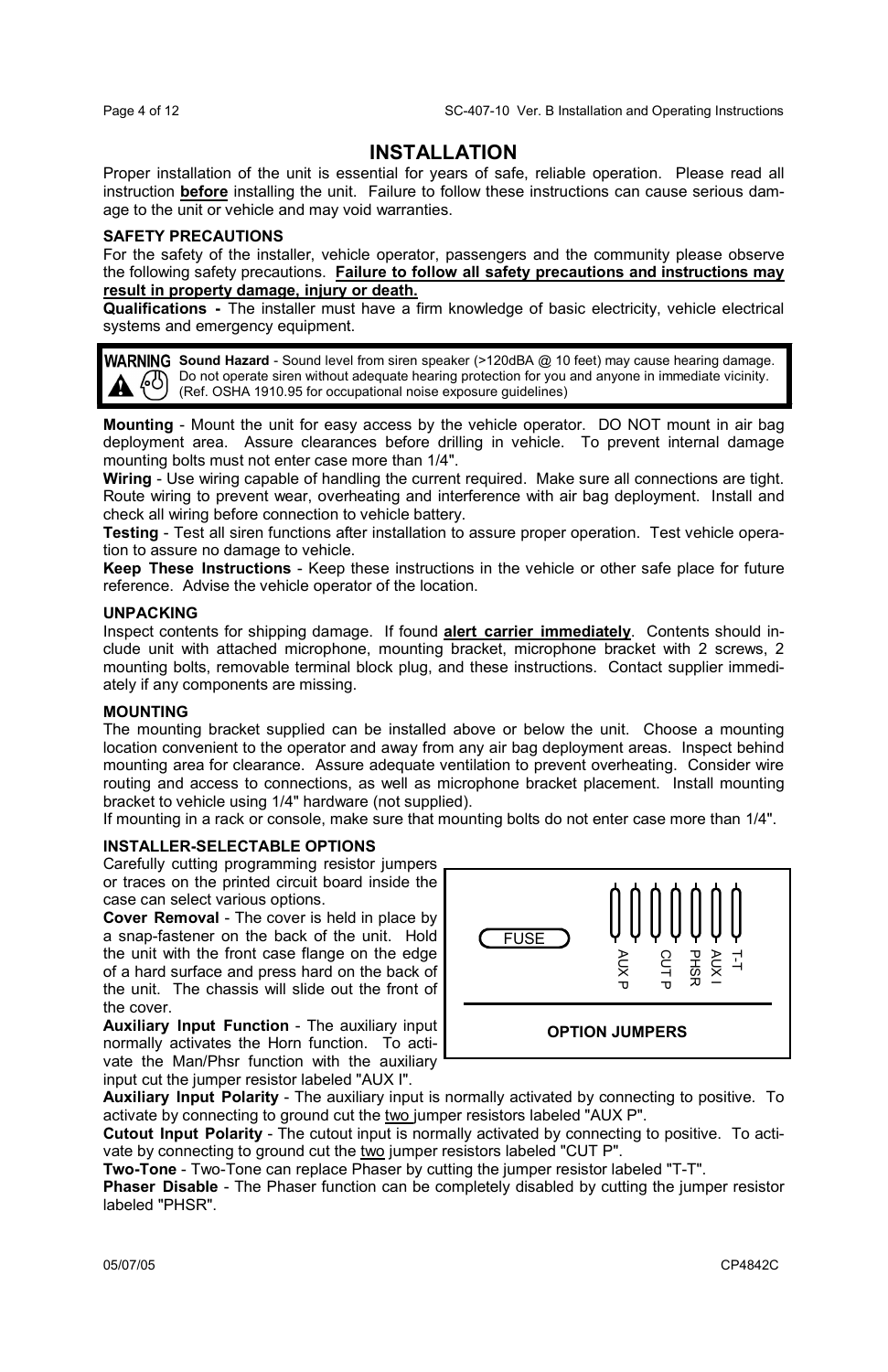SC-407-10 Ver. B Installation and Operating Instructions Page 5 of 12

**Horn Disable** - The Horn function can be disabled by cutting the trace on the back of the board at the location designated "cut to disable horn".

**Automatic Siren Disable** - To disable automatic siren operation when the lever switch is in position 3 cut and remove the red wire attached to the lever switch relay board.

**Horn Ring Cycler 2 option (HRC2)** - This option allows selection of Wail, Yelp, and Phaser by repeatedly pressing horn ring or other switch connected to the AUX input. It is selected by cutting both the "AUX I" and "PHSR" jumper resistors. This disables Phaser operation in the Wail or Yelp positions. See OPERATION section for further details.

### **SIREN CONNECTIONS**

Electrical connections to the siren section are made using a removable terminal block plug located on the back. A label on the unit identifies the terminal function. You should install the plug on the unit before wiring. If the unit needs service the plug can be easily removed without unwiring.

The power supply of the unit must be capable of delivering peak currents up to 50 amps for adequate short circuit protection<br>and reliable operation. The preferred and reliable operation. source is directly at the vehicle battery. The unit is internally fused.

Attach leads by stripping 3/8", inserting into plug and clamp by tightening screw. Make sure the screw is tight and the wire can't be pulled out. **Failure to adequately tighten the screw can result in improper operation or burning the connector and wire.**

**Wire Size and Termination** - The diagram shows the minimum wire size used for each connection, along with recommended lead color. If the wire is longer than 10 ft. use the next larger wire size. Use only high quality crimp connectors for installation on the vehicle.

SPLICE

+VDC

VÀ

HORN RING SWITCH<sup>-</sup> (2) #18 AWG BRN (#16 - 2 SPKR) 2 - SPKR - Connect for same phase (+ to +)

吅  $\prod_{i=1}^{n}$ 

> **SPKR**  → **SPKR**  → **POS**  →**POS**  →**RAD**  →**RAD**  →**AUX**  →**CUT**  →**NEG**  →**NEG**  ↑

**HORN** RING SWITCH

**HORN** 

+VDC

VЛ

Added SPDT Switch

**HORN** 

### **Auxiliary Input Connection** - The Auxiliary Input allows acti-

vation by an external source of either the Horn or Man/Phsr function. The adjacent diagram shows three connection examples. See the INSTALLER-SELECTABLE OPTIONS section for programming details.

NOTE: Permanent disconnection of the vehicle horn is NOT recommended.

**Cutout Input Connection** - The Cutout Input turns off any siren tone output when activated, and remains off until a control is activated or changed. The adjacent diagram shows two connection examples. See the INSTALLER-SELECTABLE OPTIONS section for programming details.



**CONNECTIONS AT REAR OF UNIT WITH 10-PIN TERMINAL BLOCK PLUG (CP4688-10)** 

<del>ïïïïïïïï</del>

(2) #22 AWG BLU Connect to output jack, terminals or speaker of radio

RADIO



#22 AWG WHT (See below) #22 AWG GRN (See below)

> **+ BAT -**

**MOMENTARY** FOOT **SWITCH** 

**AUX** 

#14 AWG RED Use second lead for 2 - SPKR

#14 AWG BLK Use second lead for 2 - SPKR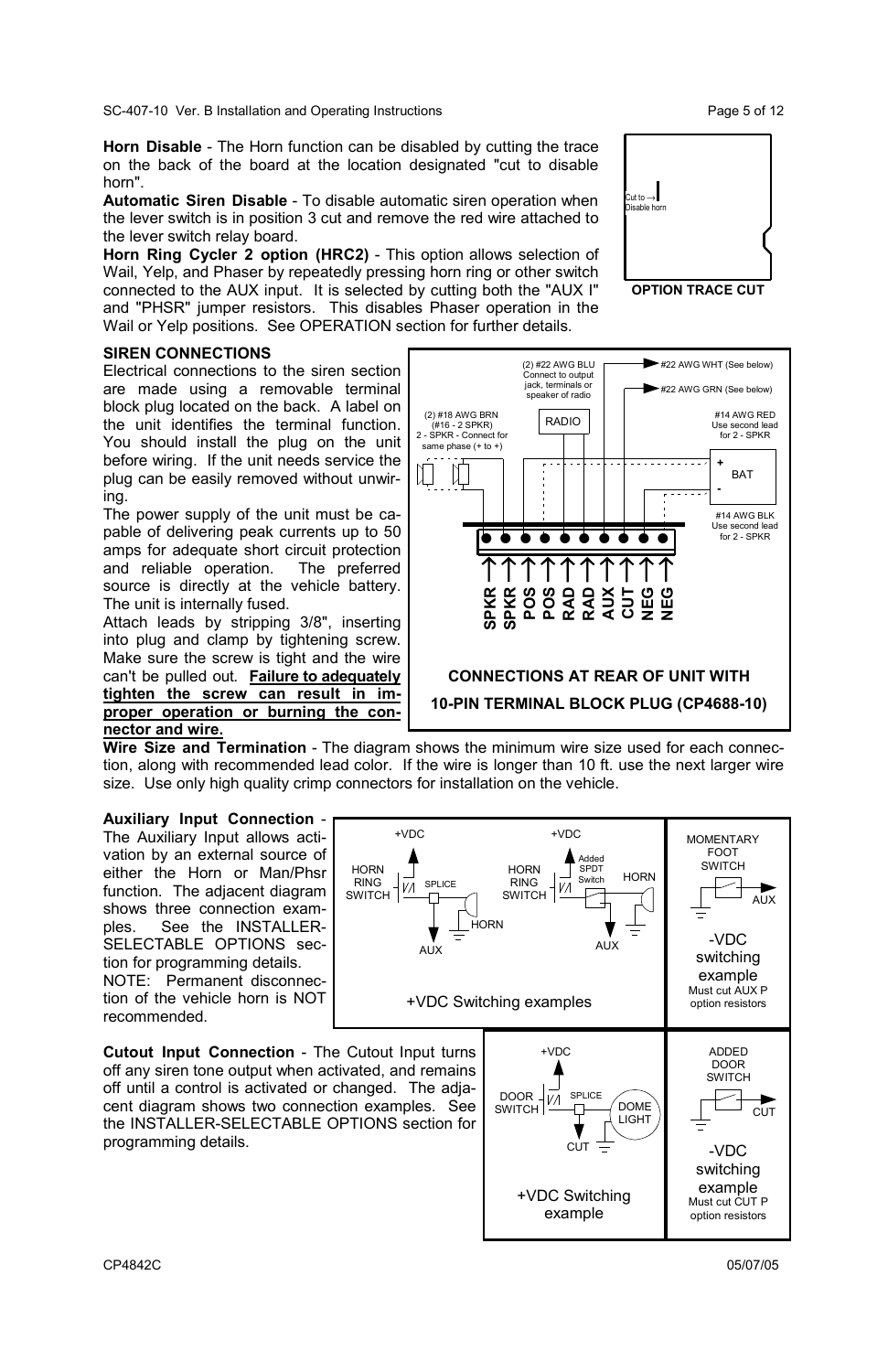### **LIGHT CONTROL CONNECTIONS**

In addition to these instructions a label located on the bottom of the unit shows the light control switch connections.

### **Fuses / Breakers**

The lighting control circuits of this unit **are not fused**. Automotive fuses or circuit breakers must be connected between the power source and the unit properly rated for the circuit requirements. **Failure to install proper circuit breakers or fuses can result in damage to the unit and/or vehicle.**

### **Lever Switch Connections**

The following diagram shows proper connection of the lever switch leads located at the rear.

**Note:** Negative (NEG) connection must also be made on 10-Pin plug for proper operation.



| Recommended<br>Wire Size                      |      |  |
|-----------------------------------------------|------|--|
| Amps                                          | Size |  |
| $5 - 10$                                      | #16  |  |
| $10 - 15$                                     | #14  |  |
| $15 - 25$                                     | #12  |  |
| $25 - 40$                                     | #10  |  |
| $40 - 60$                                     | #8   |  |
| $60 - 80$                                     | #6   |  |
| Use next larger size<br>if longer than 10 ft. |      |  |

| Off               | 2<br>з           |
|-------------------|------------------|
| Lever<br>Position | Turns<br>On      |
| Off               | All off          |
|                   | Load 1 only      |
| 2                 | Loads 1 and 2    |
| 3                 | Loads 1, 2 and 3 |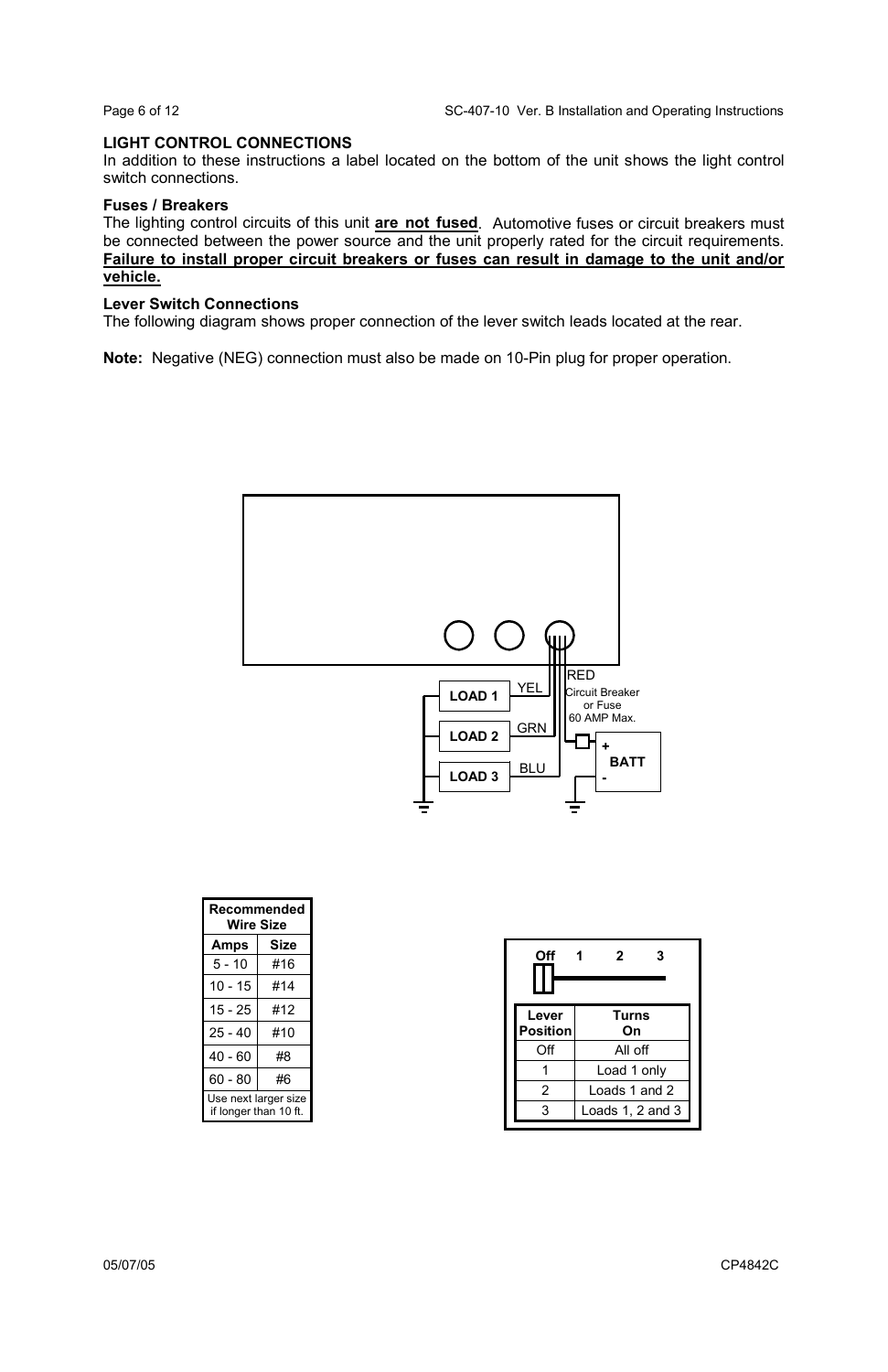SC-407-10 Ver. B Installation and Operating Instructions Page 7 of 12

### **Light Control Rocker Switch Connections**

The following diagram shows proper connection of the rocker switch leads located at the rear.

**Note:** Negative (NEG) connection must also be made on 10-Pin plug for rocker switches to light up.

**WARNING:** The lighting control circuits of this unit are not fused. Automotive fuses or circuit breakers must be connected between the power source and the unit properly rated for the circuit requirements. Failure to install proper circuit breakers or fuses can result in damage to the unit and/or vehicle.



| Recommended<br>Wire Size                      |      |  |
|-----------------------------------------------|------|--|
| Amps                                          | Size |  |
| $5 - 10$                                      | #16  |  |
| $10 - 15$                                     | #14  |  |
| $15 - 30$                                     | #12  |  |
| $30 - 40$                                     | #10  |  |
| $40 - 50$                                     | #8   |  |
| $50 - 60$                                     | #6   |  |
| Use next larger size<br>if longer than 10 ft. |      |  |

| <b>Switch Lead Sets</b> |                |        |
|-------------------------|----------------|--------|
| Switch                  | Leads          | Hole   |
| А                       | <b>GRN/YEL</b> | Center |
| R                       | <b>BLU/RED</b> | Center |
| C                       | <b>GRN/YEL</b> | Left   |
| ח                       | <b>BLU/RED</b> | Left   |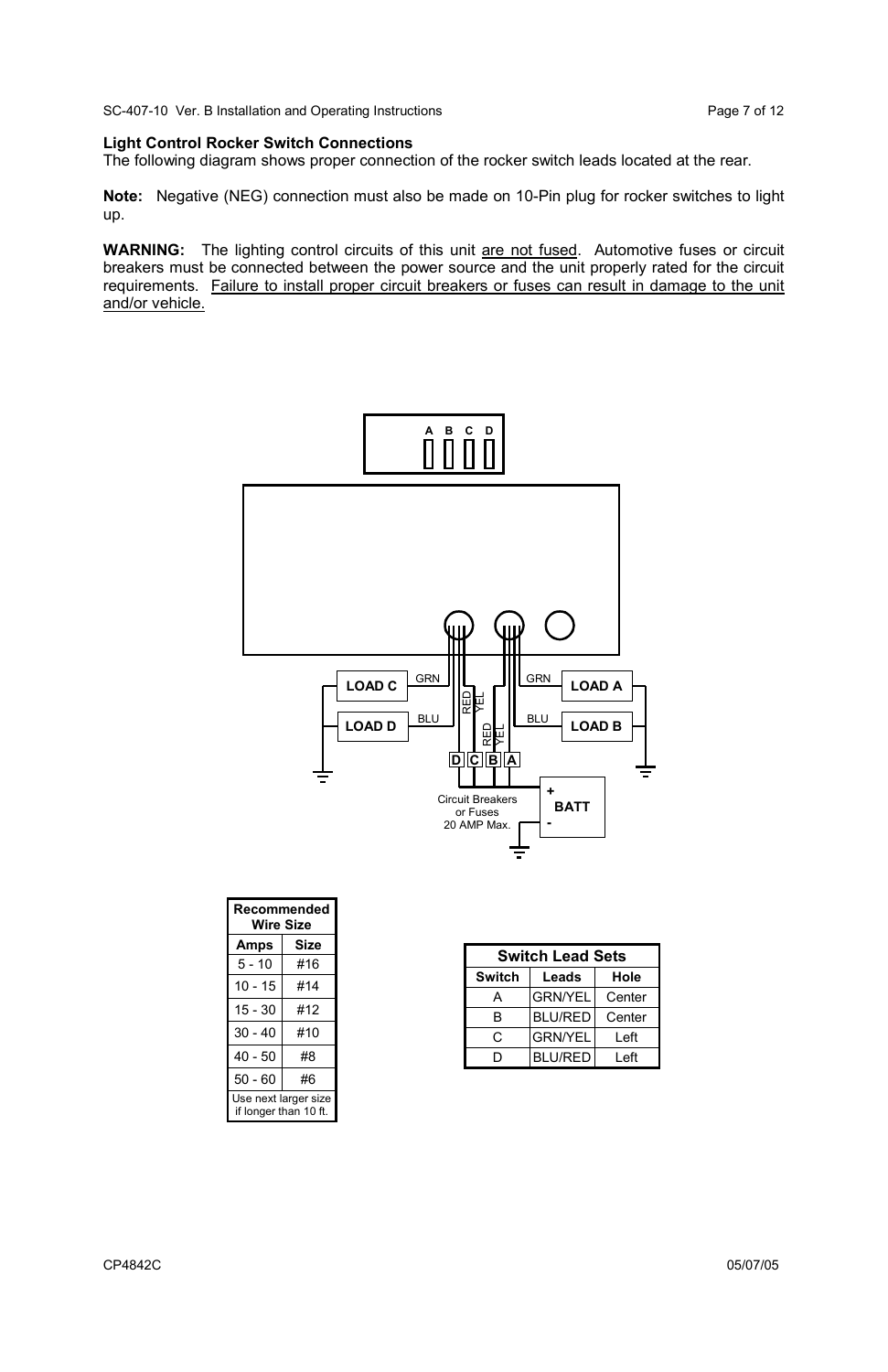### **OPERATION**

WARNING Sound Hazard - Sound level from siren speaker (>120dBA @ 10 feet) may cause hearing damage. Do not operate siren without adequate hearing protection for you and anyone in immediate vicinity.  $\binom{8}{5}$  Do not operate siren without adequate nearing protection for you<br>(Ref. OSHA 1910.95 for occupational noise exposure guidelines)

### **GENERAL**

This unit is designed for easy operation under the stress associated with high-speed pursuit. Most functions are accessible with one simple motion without repetitive activation of switches or automatic timed switching that can interfere with desired operation.

## **SIREN SECTION CONTROLS Siren Control Switches**

Two 3-position rocker switches control the primary operating function of the siren.

**On** - Applies power to the siren system for operation independent of light control system. It also turns on backlighting for night use.

**Off** - Turns off power to the siren section.

**Radio** - Also known as Radio Repeat, this function amplifies a radio speaker input for rebroadcast outside the vehicle. No siren tones or PA operation are available in this position.

**Yelp** - A rapidly changing tone used in congested areas.

**Stby** - A silent mode that allows Manual, Horn and Public Address operation.

**Wail** - A slower changing tone used on highways. **Man/Phsr** 

This momentary push-button switch provides a very rapid changing tone (Phaser) when the selector switch is in the Yelp or Wail positions. This tone is used at intersections and very highly congested areas. Pressing the button once changes to the Phaser tone and pressing again changes the tone back to Yelp or Wail.

With the selector switch in the Stby position this switch

provides Manual siren tone control, rising when pressed and falling when released. This is used to momentarily alert motorists or in low noise areas.

Optional operation includes replacement of the Phaser tone with Two-Tone or disabling the Phaser tone entirely. These options are selected during installation and may be governed by State or Local laws.

### **Horn**

This momentary push-button switch provides a simulated air-horn tone while pressed. This can be used to supplement the normal vehicle horn and is useful at intersections or in low noise areas. This tone will override all other siren tones.

### **Microphone**

The attached noise-canceling microphone is used for public address operation and overrides any siren tone when the button on the side (PTT) is pressed.

### **Volume Controls**

Volume controls are provided for radio repeat function volume and public address volume. These should be set when the vehicle is parked. Set the RAD volume with the selector switch in the Radio position and the radio volume set to desired level. Set the PA volume to the maximum level with no feedback (squeal).

### **Auxiliary Input**

During installation an auxiliary input may be connected to the horn ring or other switching device. It provides the same operation as pressing the Horn button or optionally the Man/Phsr button. **Cutout** 

During installation a cutout input may be connected to a door switch. It turns off any siren tone when the door is opened. The siren tone will continue to be cut off even when the door is closed. Changing any siren control switch or input will restore normal function.





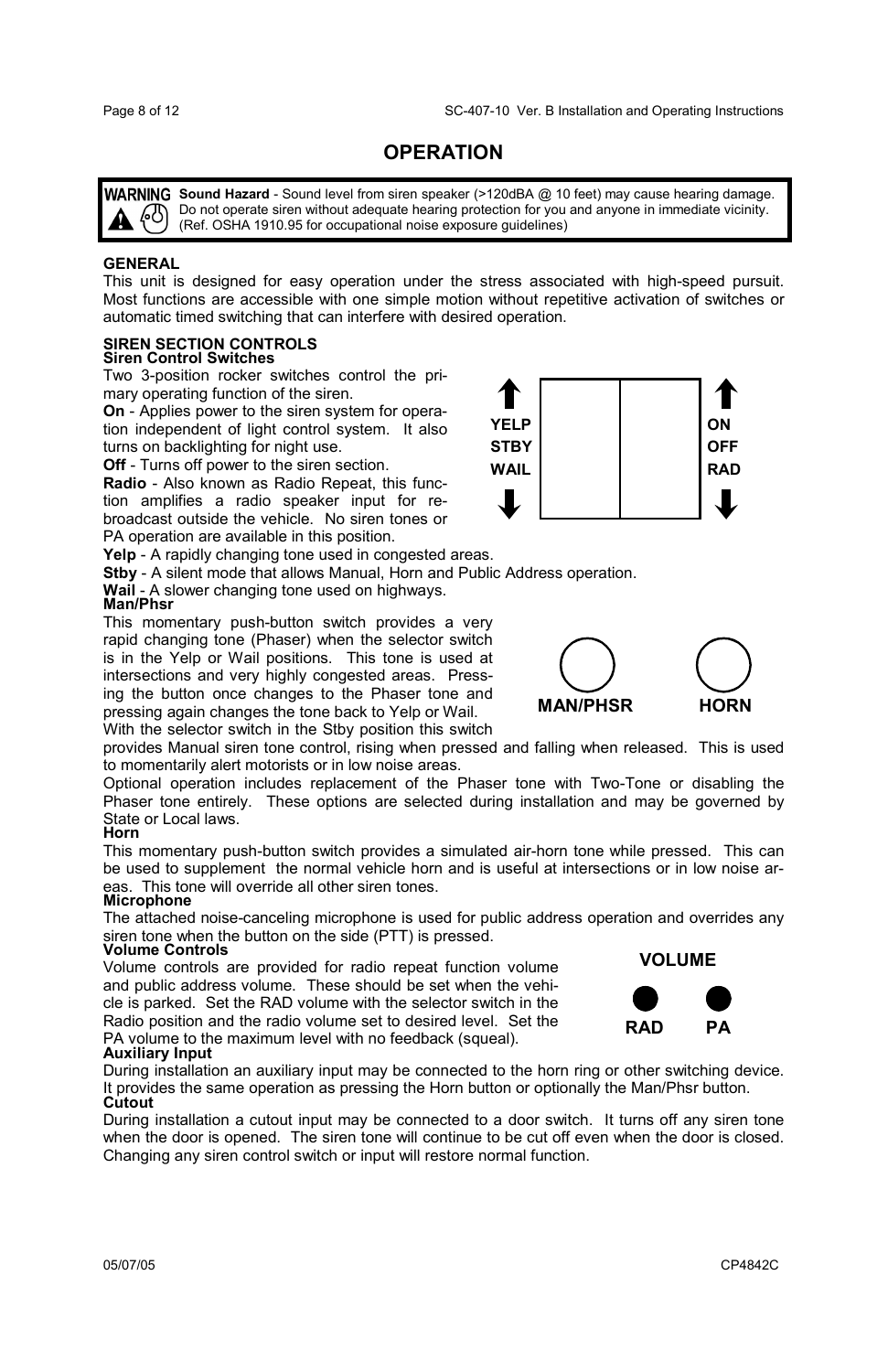SC-407-10 Ver. B Installation and Operating Instructions Page 9 of 12

### **Horn Ring Cycler 2 (Optional)**

During installation, the auxiliary input may be connected to the horn ring or other switching device, and the HRC2 option programmed. With the Selector Switch set to the STBY position, tap the horn ring to bring the unit out of standby into Wail tone. Repeatedly tapping the horn ring will cycle through Wail, Yelp, and Phaser tones. Tapping the horn ring twice quickly will stop the siren tones and return the unit to standby. Pressing and holding the horn ring will produce Horn tone until released. Then the siren will return to its previous siren tone or standby. Please note that this option disables Phaser selection in the Wail or Yelp selector switch positions.

**NOTE:** Earlier models with S/N lower than 04190000 have a different version of **HRC.** In this case the siren tones cycle through Standby, Wail, Yelp, and Phaser. The tone is stopped by cycling to Standby.

### **LIGHT SYSTEM CONTROLS**

This unit provides large, durable switches for light control function. A 4-position lever switch provides control of primary lighting functions. It also provides automatic activation of the siren system.

Setting the siren control switch to the On position can turn on backlighting of the light control switches.

### **Lever Switch**

The lever switch provides additive control of lighting functions. Position 1 turns on a single lighting function, such as lights pointing to the rear. Position 2 turns on an additional light function, such as lights pointing to the front. Position 3 turns on an additional 3rd lighting function, such as strobes. Position 3 also turns on a siren function (see below). The installer determines actual function.



Common wiring configures the lever switch to operate as position 1 = parked, 2 = takedown and 3 = pursuit modes.

### **Automatic Siren**

Position 3 of the lever switch provides automatic siren control. With both siren control rocker switches set at center position (Stby/Off) the unit will activate the Wail siren tone. With the siren control switches set at Yelp/Off position 3 will activate the Yelp siren tone. The Man/Phsr and Horn switches will operate as if the siren control switches were set at the corresponding positions. PA override is also functional. Automatic siren operation will not work if the right siren control switch is set in the Rad position or the installer has disabled the function.

### **Rocker Switches**

Four rocker switches are provided for various other lighting functions, such as alley lights, deck lights, headlight flashers, etc. The switches light when turned on for night use.

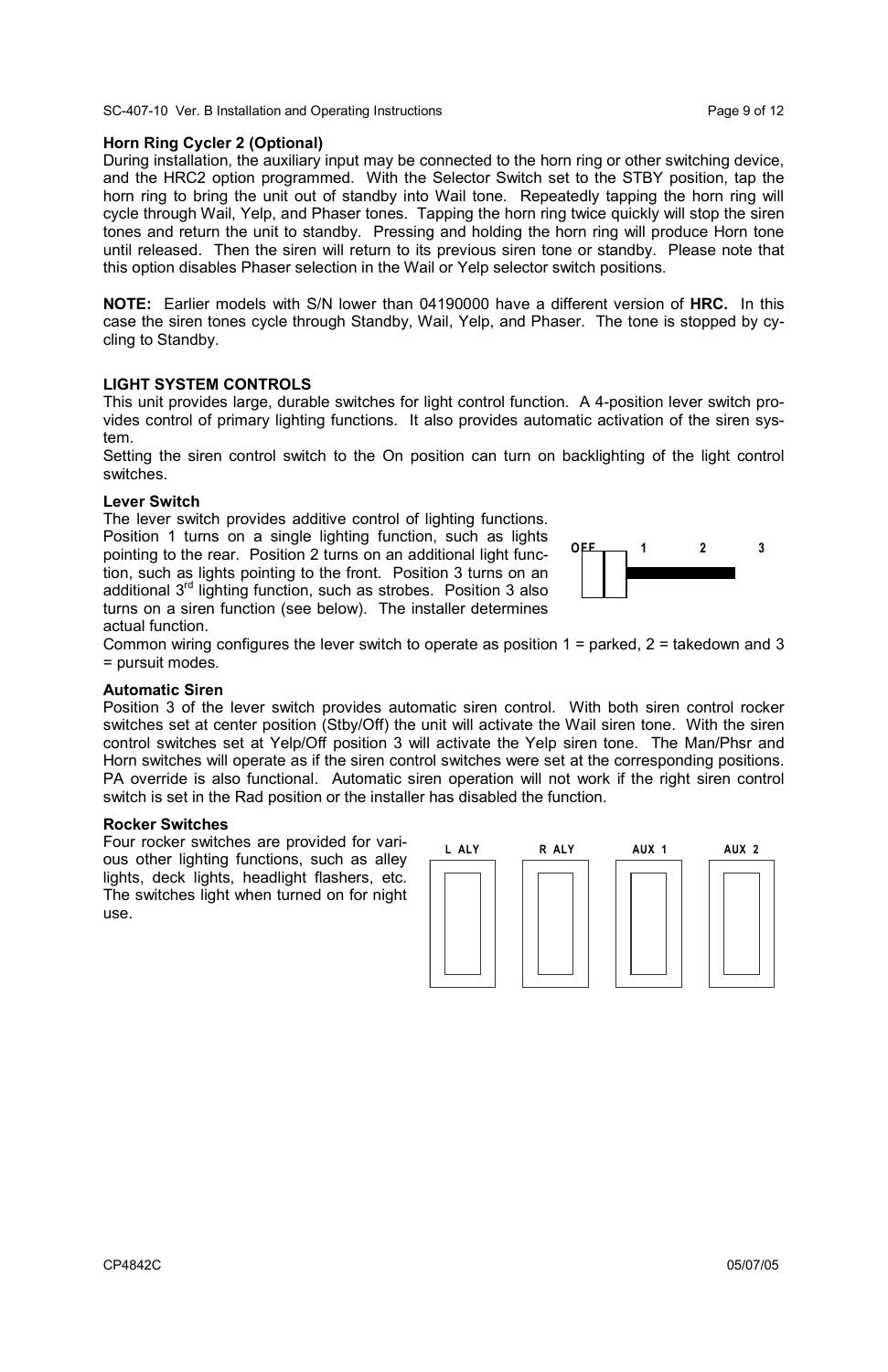### **SERVICE**

This unit is designed to provide years of reliable service under even the worst conditions. Many times there may appear to be a problem with the unit when the true problem is in the speaker(s) or improper installation. The following chart shows typical symptoms and possible causes.

A blown internal fuse doesn't necessarily mean that the unit is bad. If a speaker or speaker lead is shorted the internal fuse will blow before the unit is damaged. Disconnect the SPKR leads and replace the fuse. If the siren emits a sound when in the Yelp position it is OK. Check the speaker (s) or leads for possible shorting.

### **PROBLEMS**

| Symptom                  | <b>Possible Cause</b>                                       | Check                                                                                      |
|--------------------------|-------------------------------------------------------------|--------------------------------------------------------------------------------------------|
| No power or siren        | Power switch not turned on                                  | Does backlighting come on?                                                                 |
| output                   | Bad speaker(s)                                              | Do you hear a "pop" when turned on?                                                        |
|                          | Connector loose                                             | Is an external fuse or circuit breaker used?                                               |
|                          | Internal fuse blown                                         | Are the negative leads connected to a good ground?                                         |
|                          | Loose connection at power source                            |                                                                                            |
| No siren tone -          | <b>High Voltage Protection</b>                              | The input voltage must be less than highest rated voltage.                                 |
| PA works                 | Mic button stuck                                            | Does mic button release properly?                                                          |
|                          | Cutout activated                                            | Does the siren work when Cutout input is disconnected?                                     |
|                          | Cutout Polarity Option set wrong                            | Is the CUT P option properly configured?                                                   |
| No PA                    | PA volume not set properly<br>Selector in Radio position    | Have you tried turning the PA volume control?<br>PA is not available in the Radio position |
|                          |                                                             |                                                                                            |
| Distorted siren<br>sound | Speaker assembly loose<br>Intermittent Aux Input connection | Is the speaker bell or tip loose?<br>Is the Aux Input used and wired properly?             |
|                          | Low vehicle voltage                                         | Input voltage must be greater than lowest rated voltage.                                   |
| Intermittent siren       | <b>High Voltage Protection</b>                              | Is the vehicle voltage regulator working properly?                                         |
| tone                     | Connector loose                                             | Is the connector tight on the back of the unit?                                            |
|                          | Bad power connection                                        | Is there a loose connection on a power lead?                                               |
|                          | Mic button activation                                       | Is something lying on the microphone?                                                      |
|                          | Circuit breaker in supply connection                        | Is a circuit breaker used with at least a 50A rating?                                      |
| Horn function            | Horn switch stuck                                           | Does the horn switch return fully when released?                                           |
| or                       | Man/Phsr switch stuck                                       | Does the Man/Phsr switch return fully when released?                                       |
| Manual or Phaser         | Aux Input improperly connected                              | Is the Aux Input used and wired properly?                                                  |
| stuck on                 | Aux Input Polarity Option set wrong                         | Is the AUX P option properly configured?                                                   |
| No Radio                 | Unit not connected to radio                                 | Is the radio connected properly to the unit?                                               |
|                          | Radio volume too low                                        | Can you here the radio in the vehicle?                                                     |
|                          |                                                             | Have you tried turning the RAD volume control?                                             |
| Wrong siren tone         | Two-Tone option installed                                   | Is the T-T option jumper cut?                                                              |
|                          | Aux Input set to wrong function                             | Is the AUX I jumper configured properly?                                                   |
| Phaser not work-         | Phaser disabled                                             | Is the PHSR option jumper cut?                                                             |
| ing                      |                                                             |                                                                                            |
| Horn not working         | Horn disabled                                               | Is the trace cut that disables the Horn switch?                                            |
| Automatic Siren          | Siren Control in RAD position                               | Is the siren set to the RAD position?                                                      |
| not working              | Automatic Siren disabled                                    | Is the lead cut between the lever switch board and the<br>siren board?                     |
| Automatic Siren          | No power to lever switch board                              | Do the lever switch indicators light fully?                                                |
| works in all posi-       |                                                             | Do the lights work with the lever switch on?                                               |
| tions                    |                                                             |                                                                                            |
| Lever switch not         | No power to lever switch board                              | Do the lever switch indicators light?                                                      |
| working at all           | No ground at siren connector                                | Does the siren work?                                                                       |
| Lever switch not         | Loose output connection on lever                            | Does the lever switch indicator work in those positions?                                   |
| working in some          | switch lead                                                 |                                                                                            |
| positions                |                                                             |                                                                                            |
| Rocker switch not        | No power to rocker switch                                   | Is the corresponding fuse blown?                                                           |
| working                  | Loose rocker switch output lead                             | Does the rocker switch light when turned on?                                               |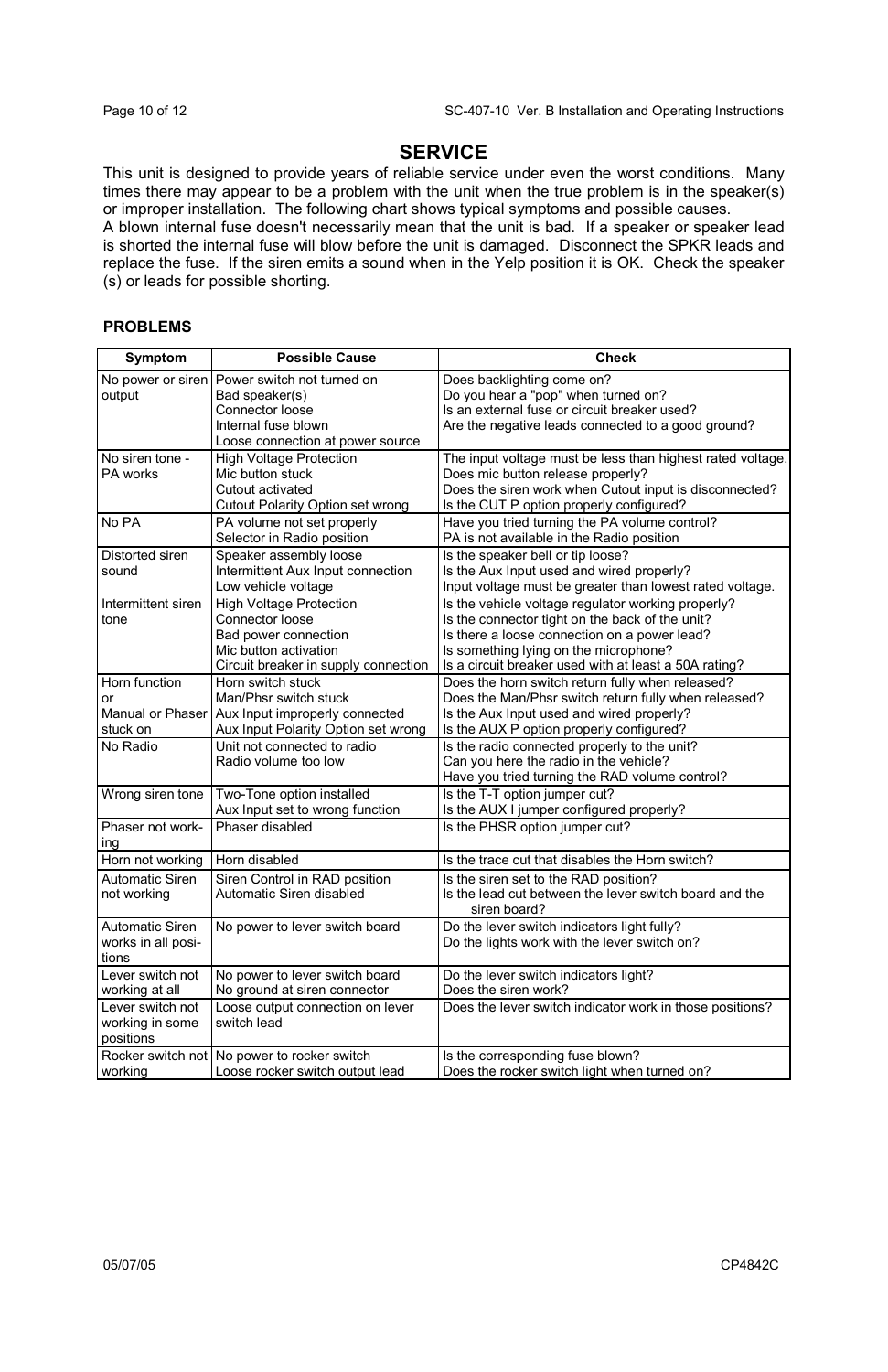SC-407-10 Ver. B Installation and Operating Instructions extending the Page 11 of 12

### **PARTS**

The following parts are available from Carson Manufacturing Company, Inc.:

| Part        | <b>Description</b>                                                                |
|-------------|-----------------------------------------------------------------------------------|
| CP3966      | Bolt, mounting, 1/4-20 X 3/8" (2 required)                                        |
| CP3571      | Bracket, mounting                                                                 |
| CP4688-10   | Connector, 10-Pin Terminal Block Plug                                             |
| CP4691-1    | Cover (not including chassis)                                                     |
| ATO/ATC 20A | Fuse, 20 Amp Automotive                                                           |
| CP3570      | Microphone, Noise Canceling                                                       |
| CP3633      | Microphone Bracket with mounting Screws                                           |
| SR-15-1     | Microphone Strain Relief                                                          |
| CP4696      | Switch, lighted rocker                                                            |
| CP4119      | Transistor, output (2 required) (Industry standard TIP36C, Not Texas Instruments) |
| ED1558      | Hardware Kit (Connector, bolts, microphone bracket with screws)                   |
| CP4842      | <b>Instruction Manual</b>                                                         |

| <b>INSTALLATION INFORMATION</b>                                     |                        |  |
|---------------------------------------------------------------------|------------------------|--|
| MODEL: SC-407 _______________________                               | <b>OPTIONS</b>         |  |
| SERIAL NO: ___________________________                              | Horn Ring connection   |  |
| <b>PURCHASE DATE:</b> _____________________                         | Door Switch connection |  |
| DEALER: __________________________________                          | Two-Tone enabled       |  |
| INSTALL DATE:__________________________                             | HRC2 enabled           |  |
| INSTALLER: __________________________<br>Automatic Siren disabled   |                        |  |
| <b>LEVER SWITCH</b>                                                 |                        |  |
|                                                                     |                        |  |
|                                                                     |                        |  |
|                                                                     |                        |  |
| <b>ROCKER SWITCHES</b>                                              |                        |  |
| Switch A:<br><u> 2000 - Jan Barnett, fransk politiker (d. 1982)</u> | A B C                  |  |
|                                                                     |                        |  |
| Switch C:                                                           |                        |  |
|                                                                     |                        |  |
| Model and serial number located on bottom of unit                   |                        |  |